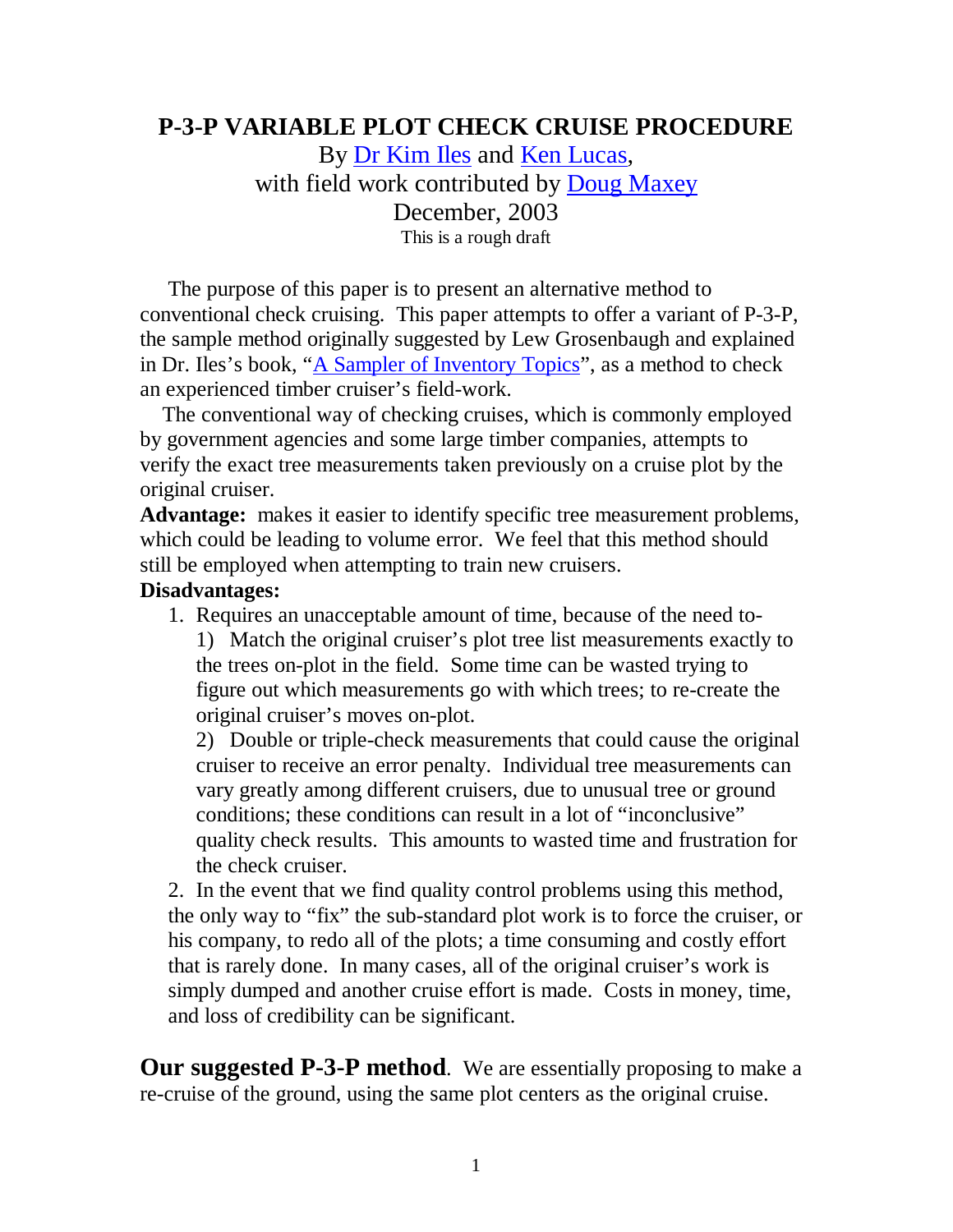Since time is limited and our cruise can only be done on a percentage of the original plots, we require an **unbiased method** that will select some of the original cruiser's plots to use as sample plots.

 3-P, which is "Probability Proportional to Prediction", is a method that can be used to make unbiased selections of samples for any population.

 3-Ps advantage is its ability to make a weighted, but still unbiased, selection of a few individuals in a population. Estimates must first be made for all individuals in a population and then careful measurements taken on those individuals selected by the 3-P method. We can then compare the estimate answer with the sample answer to calculate an **error ratio**, which we can evaluate and even use later to correct all of the original individual estimates.

We can use 3-P at many levels in timber cruising, including the tree, plot, and polygon levels. When we use 3-P to make selections at the plot level or above, we call it Point-3-P. The goal of any sampling effort, including timber cruising, is to take enough samples to insure our cruise figures are acceptably close to the real figures. We should strive for low sampling errors (SE's) when we calculate our sample statistics, which indicate that we took enough samples to have a level of confidence in a our figures.

We've found that for P-3-P to help us get low sampling errors, the estimates have to be fairly close to the measured samples. Therefore, we prefer to make our P-3-P selections on the **tree counts** made on every plot when employing the variable plot cruising method; since most experienced cruisers can make very accurate tree counts, using a prism or relaskop.

 We've also found that most tree count mistakes will tend to occur on the higher count plots, so we want our 3-P program to weight the higher count plots more for selection.

 Since it is rarely feasible to take measurements in a timber cruise to precise levels, we need to recognize that a cruiser needs the flexibility to make estimates and judgments when taking cruise measurements. We should only be interested in weather the sum of a cruiser's measurements "balance out" during a cruise and get us an accurate cruise volume. Rather than wasting time trying to judge each one of an original cruiser's measurements, we should examine a number of his **final cruise volumes** to judge his overall accuracy. To check a cruiser's overall accuracy, we need to evaluate the two types of measurements that made up his variable plot cruise:

1. **V-BAR**, volume to basal area ratio. This is calculated from the full tree measurements taken during the cruise, including species, DBH, form factor, and bole height. Since we also want to judge how accurate the cruiser's log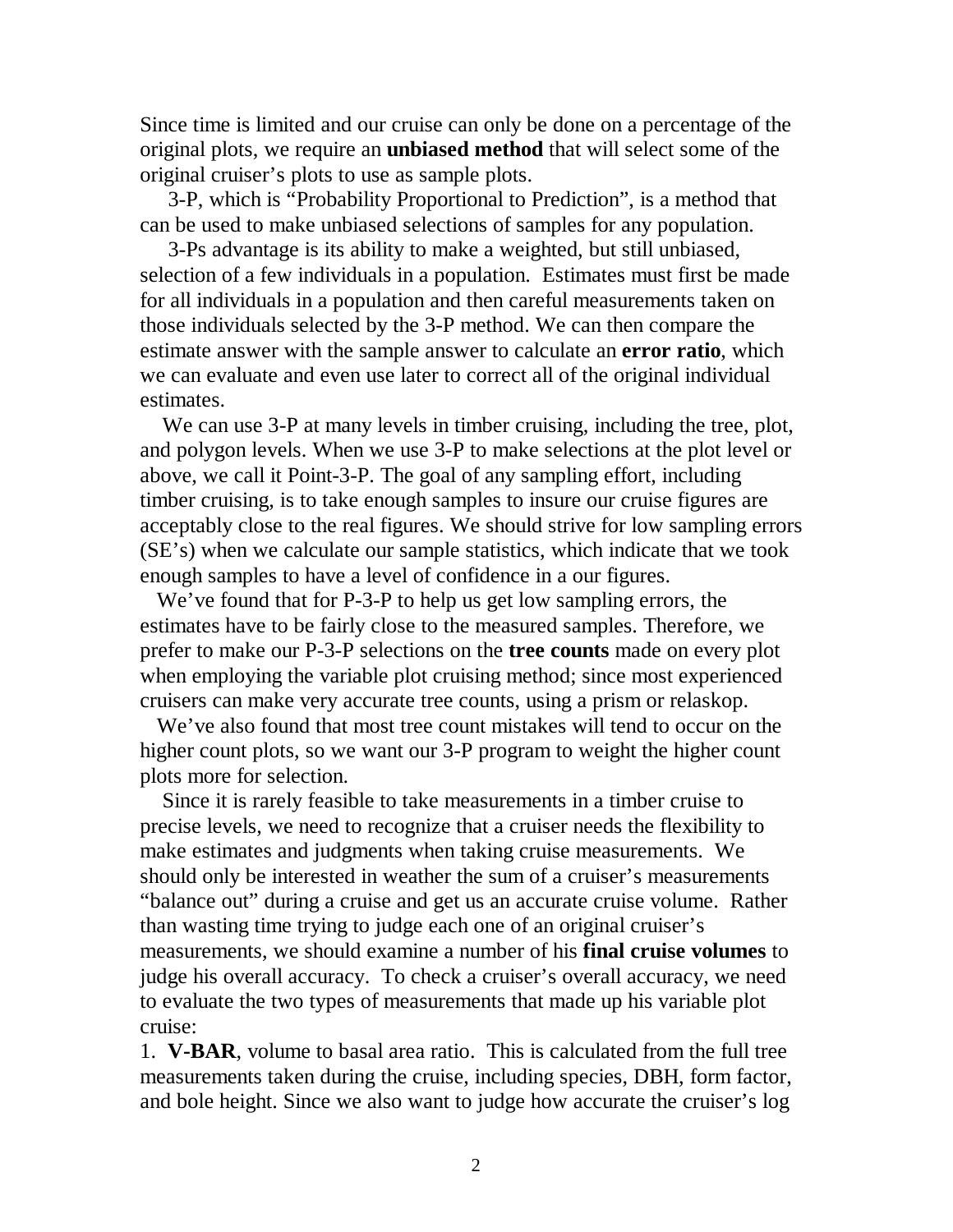sort/grade estimates are, along with the V-BAR measurements, we need to use **\$value as the unit of measurement** to judge his work. It's not enough to get an accurate stand volume, the original cruiser needs to be close on the \$value as well.

2. **Basal Area**. In the event that the original cruiser's \$value is off, we can use this second type of measurement to determine if the error is, possibly, the result of a poor effort in determining "in/out" trees on the plots.

 The following graph was done on data collected from a variable plot cruise with 30 plots and clearly illustrates basal area being way more variable in the cruise; which means that basal area has a much greater effect on the accuracy of a cruise than V-BAR.



Notice the extreme "peaks" and "valleys" on the red graph (the different basal areas, or tree counts, graphed for all 30 plots). Major variability from plot to plot. Now notice how relatively stable the blue graph (the average V-BAR of each plot). The combined standard error was calculated using "Bruce's equation. The combined SE is 11.1%. Notice something interesting when we break the SE down:

V-BAR Standard Error= 2%

Basal Area Standard Error= 9%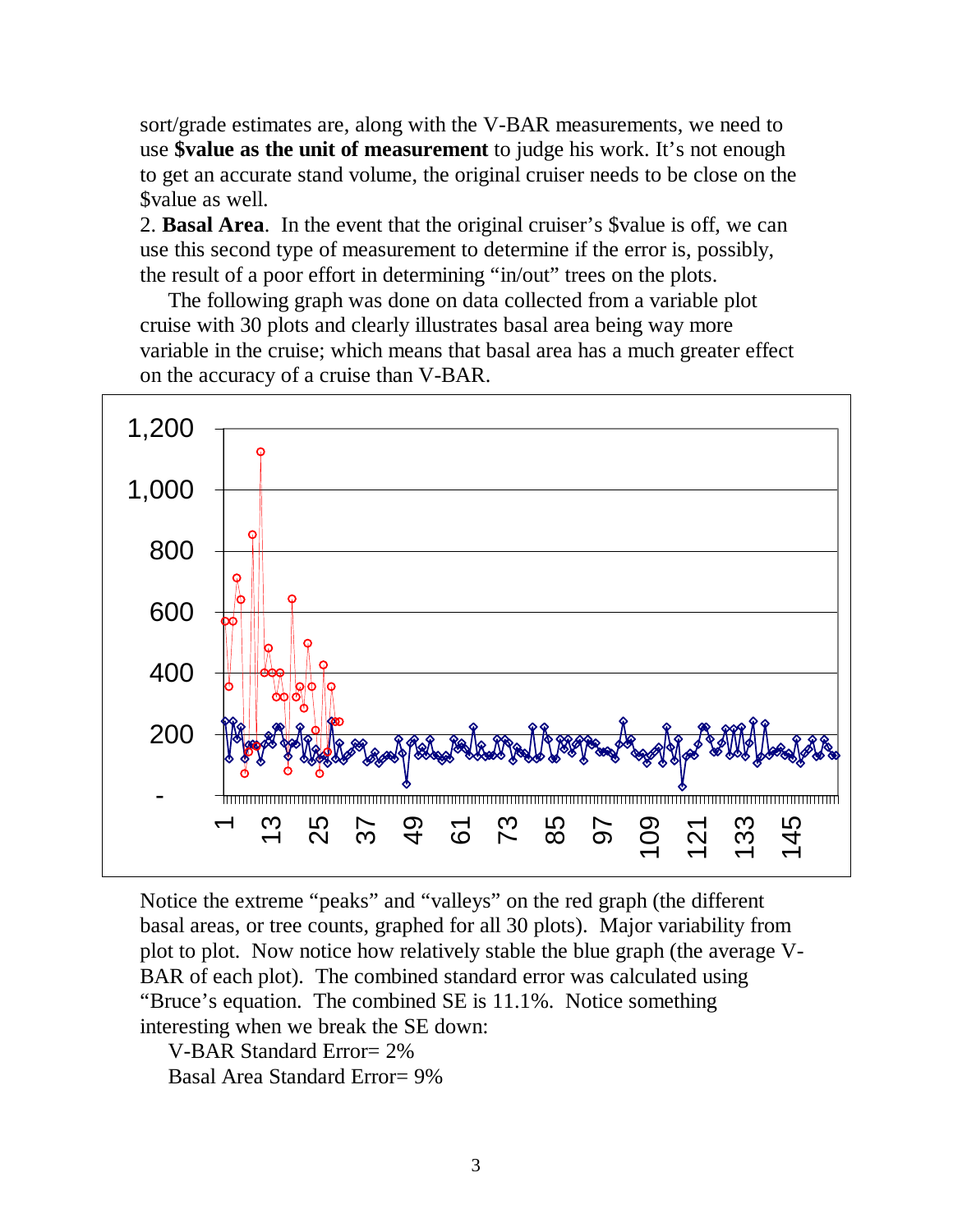The basal area is clearly contributing way more error to the cruise than the V-BAR (full tree measurements). These data results indicate that we need to be more concerned about cruiser error resulting from poor plot tree counts.

 Since manpower and time for check cruising is often very limited, we'd like the flexibility to take samples whenever its possible, or convenient for us and "bank" these samples for such a period of time until we have enough samples for a statistically-supported judgment of an original cruiser's work. Therefore, a **check cruise period** needs to be designated at the outset of a check cruise effort. We should decide the length of our check cruise period on factors such as how many sample plots we could complete in a week, the end of a cruise contract, etc….

#### Our P-3-P method:

 Disadvantage: not effective if trying to train new cruisers, who require correction of poor tree measurement techniques. The most effective method for correcting new cruisers is "hot" checking; staying one or two plots behind them and correcting their error as soon as possible after it is noticed.

Advantages:

 1. saves considerable time, otherwise spent trying to exactly verify the original cruiser's work on plot; much of which could be wasted getting inconclusive results.

#### **2. The error ratio, later calculated, can be used to "correct" all of the original cruiser's plots done during the check cruise period; instead of having to throw the data out for the poor work and redoing it.**

3. Permits the calculation of a check cruise sampling error that can give all parties involved confidence that enough P-3-P samples were done to constitute a "fair" check of the original cruiser, should a penalty need to be assessed later

 Which ever check cruise method is used, tree measurement data collected during the check cruise effort should be added to the original cruise file to improve the accuracy of the final cruise report.

#### **P-3-P check cruise procedure.**

 We've developed this procedure to be used with the Atterbury SuperAce cruise compiler, but any cruise compiler will work if it can generate the following cruise reports: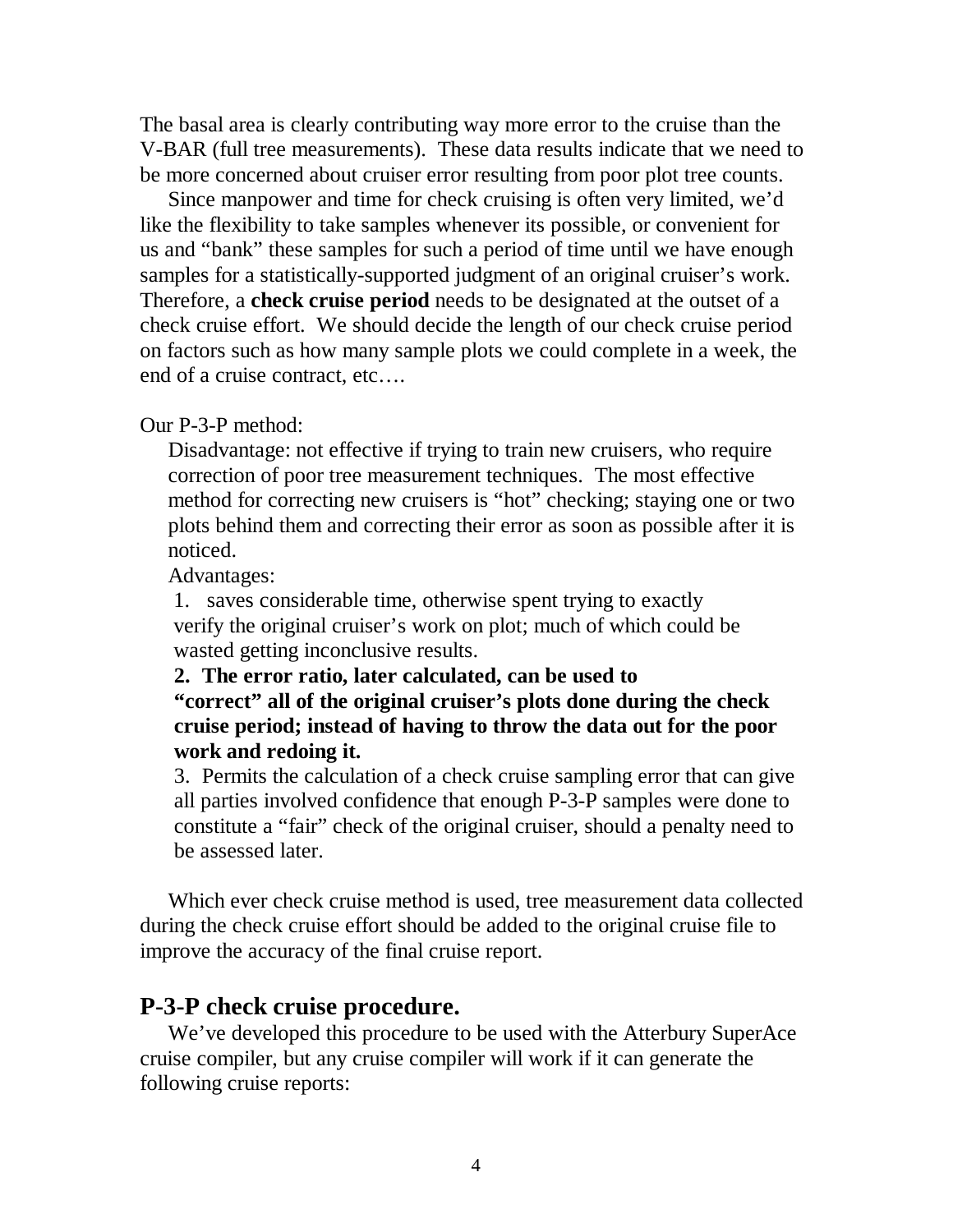1. the original cruiser's plot measurements, with all data entry errors corrected for all plots done. We'll refer to this report as a "plot tree list". The report should indicate the BAF used on each plot, as well as which plots were "half plots".

 2. Net volume for each plot done by the original cruiser. Some compilers may not report volume per plot.

#### Initial office work:

 Since basal area(tree counts) contributes way more variability to a cruise than V-BAR(full tree measurements), we want the P-3-P program to make an unbiased selection of the higher count plots; which we feel have a greater chance for tree count error, due to the screening effect of the closer trees.

 Any 3-P program should work for this method; it does not even half to be installed on a hand-held data collector, since the selection takes place in the office.

 Determining the approximate amount of samples to set the 3-P program to select should be decided by how many plots you estimate you can find and re-cruise in a single work session; such as 6 hours, not including travel and office time. If the original cruiser used a 2-chain plot spacing, you should be able to find, and complete the work for, 1.5 sample plots per hour. So, for a 6-hour work session you could reasonably expect to complete 9 sample plots. If you have less time available for the work session then set the program to select less plots. Since finding the old plots in the field is the greatest challenge in check cruising, we recommend you set the 3-P program to **select triple** the amount of plots you have time to sample, or in this case, 27(assuming there were that many plots done in the cruise unit). Procedure for setting up and doing the P-3-P selection:

1. Sum the tree counts for all of the plots done by the original cruiser in the cruise unit (get these tree counts from the plot tree list). This tree count sum becomes the 3-P SumKPI figure.

2. Calculate the 3-P selection trigger, known as the KZ, with the formula-SumKPI  $/$  (3  $*$  (the approximate number plots you have time to sample in the cruise unit) \* the average tree count per plot [get this figure from one of the reports offered by the cruise compiler]) $= KZ$ 

3. Enter the KZ into the 3-P program.

4. Begin entering total tree counts for each original cruiser plot; these become the 3-P KPI figures. When the program selects a plot, use a simple random number generator, such as a 6-sided die roll. On a die roll of 1-4 the plot should be designated an "insurance" plot. On a die roll of 5 or 6 the plot should be designated as primary sample plot. Write these selected plots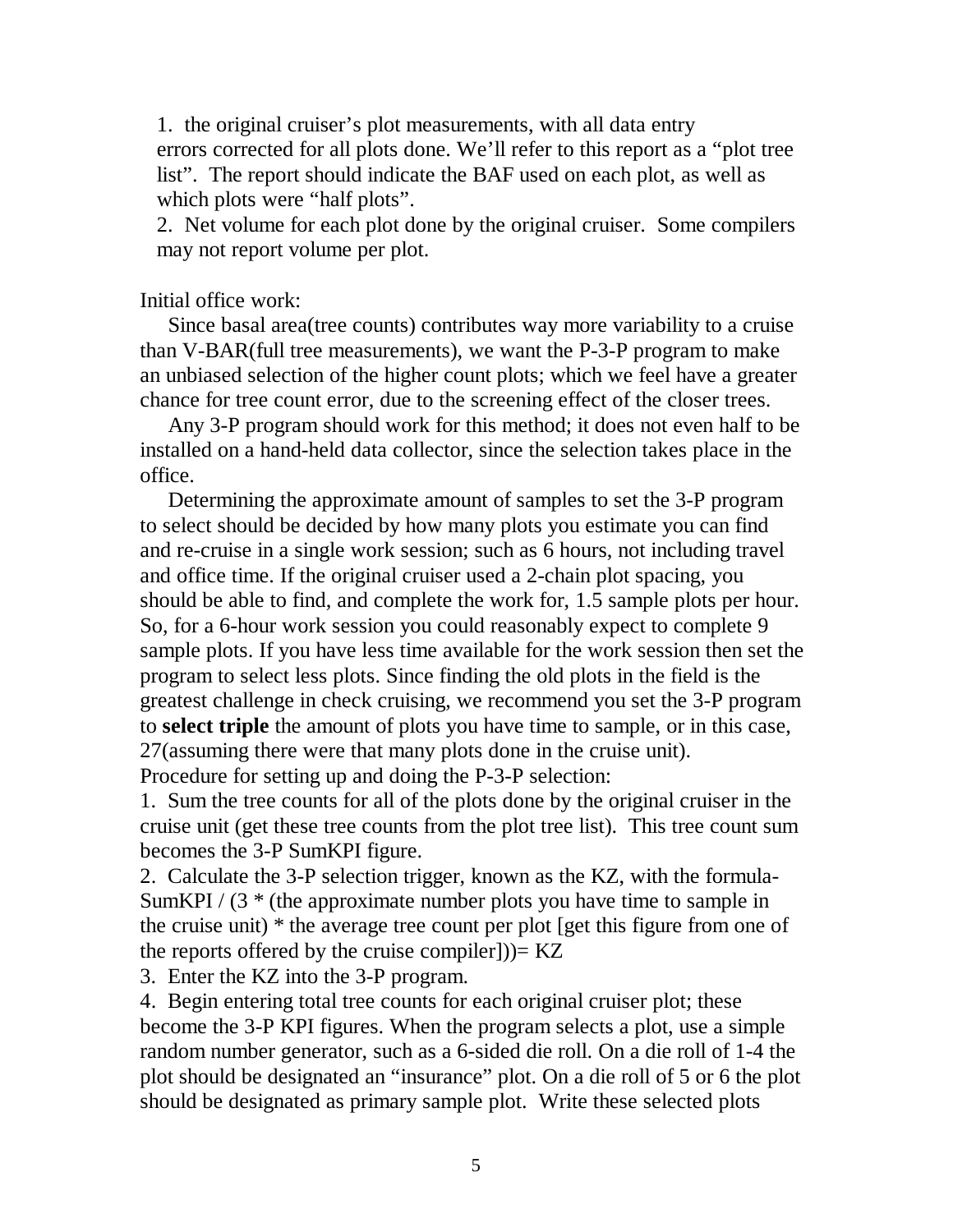down immediately, as most 3-P programs are "live", that is the formerly selected plots change as more KPIs are entered.

## In the field:

 Insure that you take a copy of the original cruiser's plot tree list, so that you can use the same BAF, identify which trees he did full measures on, and note any half-plots. Since there are several ways to do half plots, you need to know and use the same procedure the original cruiser used. If a reasonable effort to locate a selected plot fails, proceed with looking for an insurance plot nearby from the P-3-P list of selected plots. Once on the selected plots-

**1.** check the tree count, including doing **complete limiting distance checks**, as necessary for all trees in the vicinity of the plot.

2. Re-estimate form factor and measure DBH, log sort, & bole heights for all of the full tree measures done by the original cruiser on each sample plot.

 Complete as many sample plots as your field time allows. Since we're intending to evaluate a cruiser's work over a period of time, it's less critical to complete a lot of sample plots in a specific work session.

Back in the office.

### **Do the calculations for the \$value check:**

1. Calculate the dollar value per acre for each sample plot, using the **data**  just collected **from the check cruise** with the formula-

( (full tree measure net volume/1000)  $\ast$  \$ value of tree specie [\$value per MBF]) / basal area of the full tree measure= **\$BAR** or "\$ value-basal area ratio".

2. Repeat this formula calculation for each full tree measure done on the sample plot.

3. Average all of the \$BARs on the plot.

4. Calculate the average dollar value per acre, using the formula-

Ave  $$BAR * tree count on plot * BAF used on plot =$ 

### **Ave \$Value per acre**

**5.** Calculate the dollar value per acre for each sample plot, using **the original cruiser's data** from the **actual sample plots only** with the formula-

((full tree measure net volume/1000)  $*$  \$ value of tree specie) / basal area of the full tree measure= **\$BAR** or "\$ value-basal area ratio".

6. Repeat this formula calculation for each full tree measure done on the plot.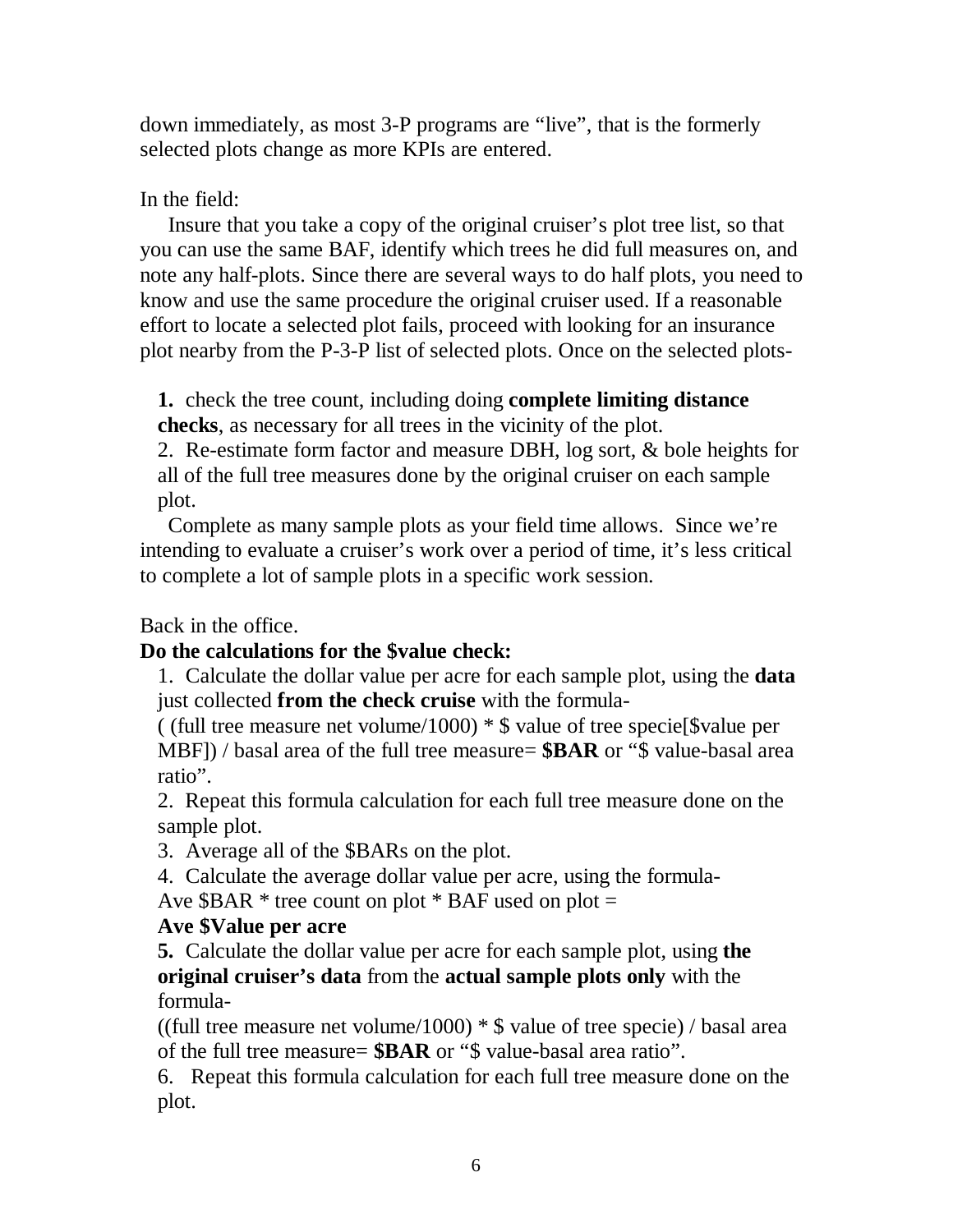7. Average all of the \$BARs on the plot.

8. Calculate the average dollar value per acre with the formula-

Ave \$BAR  $*$  tree count on plot  $*$  BAF used on plot  $=$ 

## **Ave \$Value per acre**

9. Calculate the original cruiser's value for each of the cruise units that check cruise samples were completed in with the formula-

Ave \$Value per Acre \* unit acreage= \$value of the cruise unit

10. Calculate the error ratio for **each sample plot** with the formula-

Ave \$value per acre check cruise / Ave \$value per acre original cruiser=  **the error ratio** 

11. Average all of the error ratios available for the check cruise period to get an **overall average error**.

12. Determine the overall dollar value error with the formula-

Average overall error \* (sum of the \$values of all of the units[get these figures from step #9] cruised by the original cruiser in the check cruise

period)= **the \$value error incurred by the original cruiser** 

13. Calculate a **sampling error** for the check cruise effort by doing statistical calculations, using all of the error ratios collected during the check cruise period and an appropriate "t" value.

## **Do the calculations for the basal area check:**

1. Maintain a running total of all trees counted "in" on all plots **actually sampled** during the check cruise period. Calculate the tree count error with the formula- Total check cruiser tree count / Total original cruiser tree  $count=$ 

## **tree count error**

2. Calculate the tree count difference with the formulacheck cruiser total tree count – original cruiser tree count= tree count difference

3. Calculate the weighted average, by acres, of the V-BARs for all of the units cruised by the original cruiser during the check cruise period.

4. Calculate the weighted average, by acres, of the BAFs used by the original cruiser for all of the units cruised by him during the check cruise period.

5. Calculate the amount of gross volume the original cruiser is off by with the formula- tree count difference \* average BAF \* average V-BAR= **original cruiser gross volume error.** 

 The step #5 formula assumes an average cruise spacing of 1 plot per acre. If the plot spacing is different, then calculate the correct multiplier with the formula- Plot Spacing  $\frac{2}{43,560}$  = acres per plot multiplier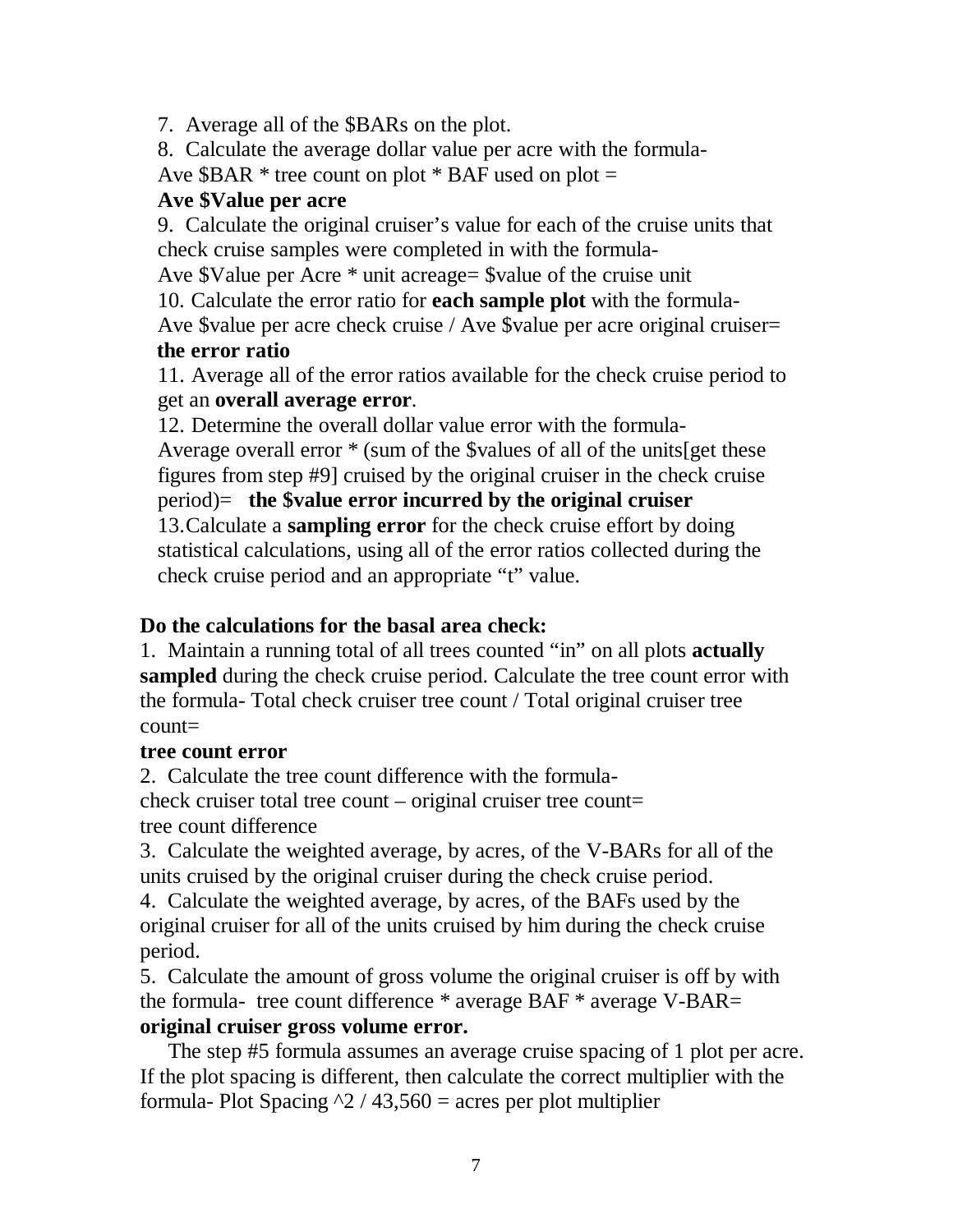Example- plot spacing of  $330' = 2.5$  acres per plot. Multiply the gross volume error figure from step #5 by the acres per plot multiplier to get the original cruiser gross volume error.

 At this point a judgment needs to be made about what is **reasonable error**. Evaluate both the \$value and basal area errors; if one, or both of these checks have an error deemed unacceptable, then the original cruise plot volumes for **all of the plots** done by the cruiser during the check period should be adjusted by a correction multiplier. You could use the unmodified \$Value or basal area % error as a correction multiplier, you could weight the average of the errors from the 2 checks, or just "split the difference" and use just half of the error. In any case, correcting the original plot volumes will tend to move the figures closer to the actual figures. A contract penalty could be also be assessed, possibly based on a percentage of the \$value or basal area that the original cruiser is off by.

Following is a test we did using a slightly different P-3-P selection procedure on an actual 16-acre timber stand.

### **Test Procedure:**

• We selected a previously cruised harvest plan unit that was in the process of being logged, because there were doubts by the loggers that the original cruise volume was accurate. The quality of the original cruise was one of several issues, one of which was an accurate acreage determination for the unit, that had to be examined to fully address the concerns. The unit was about 1/3 logged at the time of the test. 16 cruise plots had originally been done, using a ratio of cruise one / take DBHs only on two. 8 of the original plots had been logged through by the time of the test.

• The cruise had been originally compiled on the Atterbury SuperAce cruise compiler. We entered the **net volume per acre** data from the Ace original cruise plot tree list-volumes report as estimate values into a 3-P program to select specific plots for re-measure. We set our 3-P program to select approximately 10 plots to sample, because we were not sure how many of the original plots had been logged and how many we would be able to locate in the field. The 3-P program selected 7 plots for sampling. This 3-P selection step would always be done in the office and a list generated showing which plots to visit during the field phase, along with back-up insurance plots.

• We could not locate 2 of the 7 selected plots in the field. We were able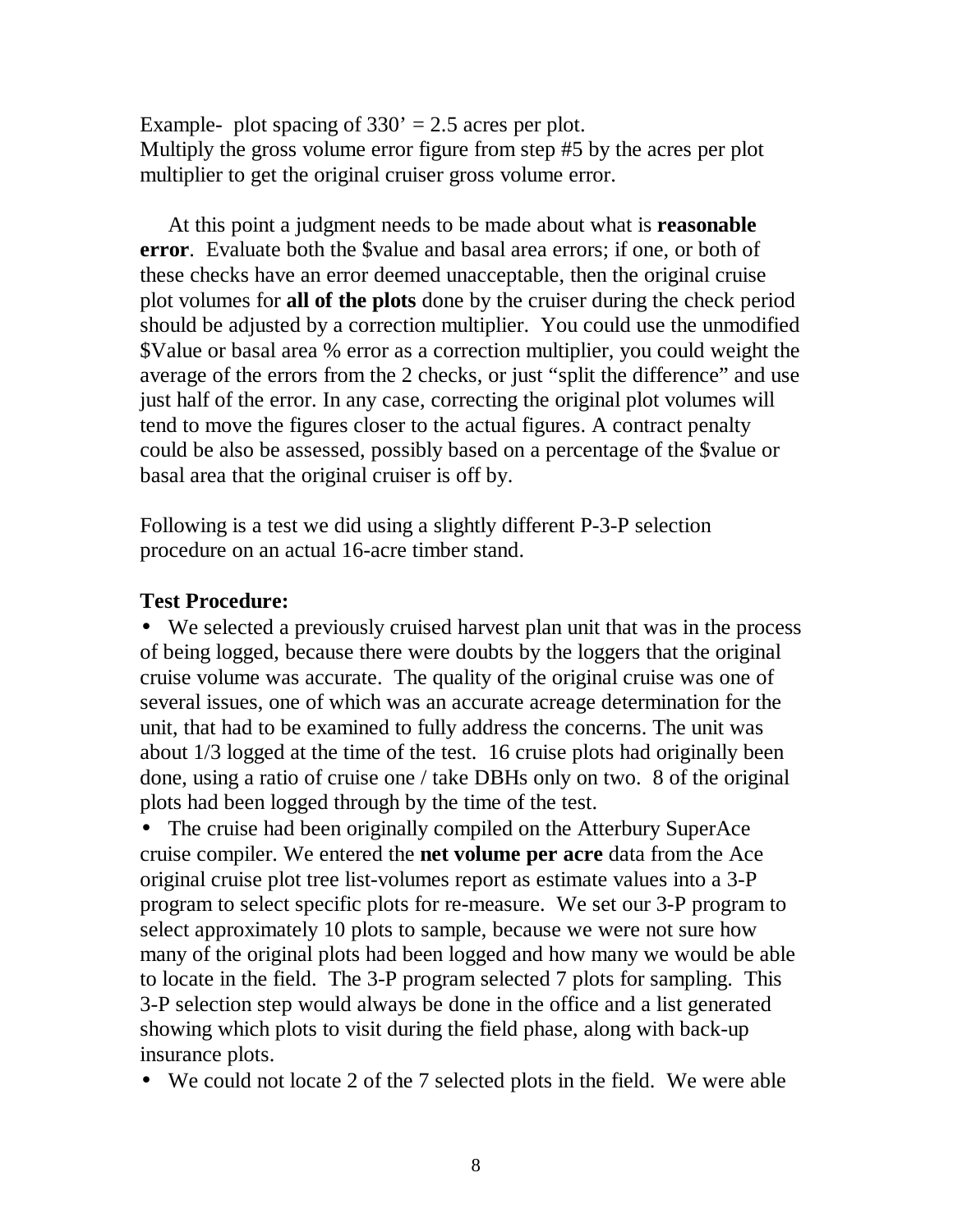to sample 5 of the original plots, including 4 that were DBH-only and 1 where full measurements had been taken on all of the trees. Doug Maxey and Ken Lucas worked together to make it easier to find the plots.

• At each plot we took full measurements of all trees determined to be "in" on the plot, using the same BAF as the original cruise. Limiting distance checks were done as necessary. In a few cases we did not take bole heights, as we could not clearly see the bole height top.

• We then followed the procedures explained earlier to calculate the \$Value and basal area error ratios.

## • **Our \$Value Check.**

We've tabulated the Net Volume and \$Value per acre figures for both the check and original cruises for the 5 sample plots:

| <b>Plot</b> | <b>Plot Type</b> | <b>Original</b> | <b>Check</b>  | <b>Volume</b>      | Orig \$  | Check \$ | <b>Value Error</b> |
|-------------|------------------|-----------------|---------------|--------------------|----------|----------|--------------------|
|             |                  | Volume          | <b>Volume</b> | <b>Error Ratio</b> | Value/Ac | Value/Ac | <b>Ratio</b>       |
| 14          | <b>DBH</b> Only  | 124,523         | 115,627       | 0.929              | 105,897  | 98,133   | 0.93               |
| 19          | <b>DBH</b> Only  | 197,233         | 140,901       | 0.714              | 167,520  | 125,769  | 0.75               |
| 20          | DBH Only         | 157,125         | 166,292       | 1.058              | 133,425  | 155,567  | 1.17               |
| 25          | DBH Only         | 52,800          | 61,711        | 1.169              | 44,965   | 57,767   | 1.28               |
| 18          | Full Meas.       | 79,725          | 84,270        | 1.057              | 82,004   | 84,885   | 1.04               |
|             | $A$ verages $=$  | 115,273         | 113,760       | 0.985              | 106,762  | 104,424  | 1.03               |
|             | Standard         | 54,139          | 42,067        | 0.174              | 45,111   | 37,648   | 0.232              |
|             | Deviation=       |                 |               |                    |          |          |                    |
|             | Standard         | 12              | 17            | 8                  | 11       | 16       | 9                  |
|             | $Error =$        |                 |               |                    |          |          |                    |

 As expected, the check cruise has a significantly higher SE than the original 16-plot cruise, since the check cruise is based on only 5 plots. We can get a better idea of the accuracy of original cruise \$Value per acre figure if we make a combined statistical calculation, using "bruce's equation" as specified in Dr. Kim Iles book, "**A Sampler of Inventory Topics**"-

Square Root of ( (original cruise  $SE$ ) $^2$  + (check cruise error ratio  $SE$ ) $^2$ )

The Original \$Value per Acre, **if corrected by the check cruise**, will have a Standard Error= 14%. The 14% standard error means that we are predicting an **error** of 14% for the corrected original \$Value figure; there is a 68% chance that the **actual** \$Value figure is within 14% of the corrected figure and a 32% chance that actual \$Value off more than 14% of the corrected figure. So the actual average \$Value per acre for this unit is probably \$106,762, plus or minus \$9,609.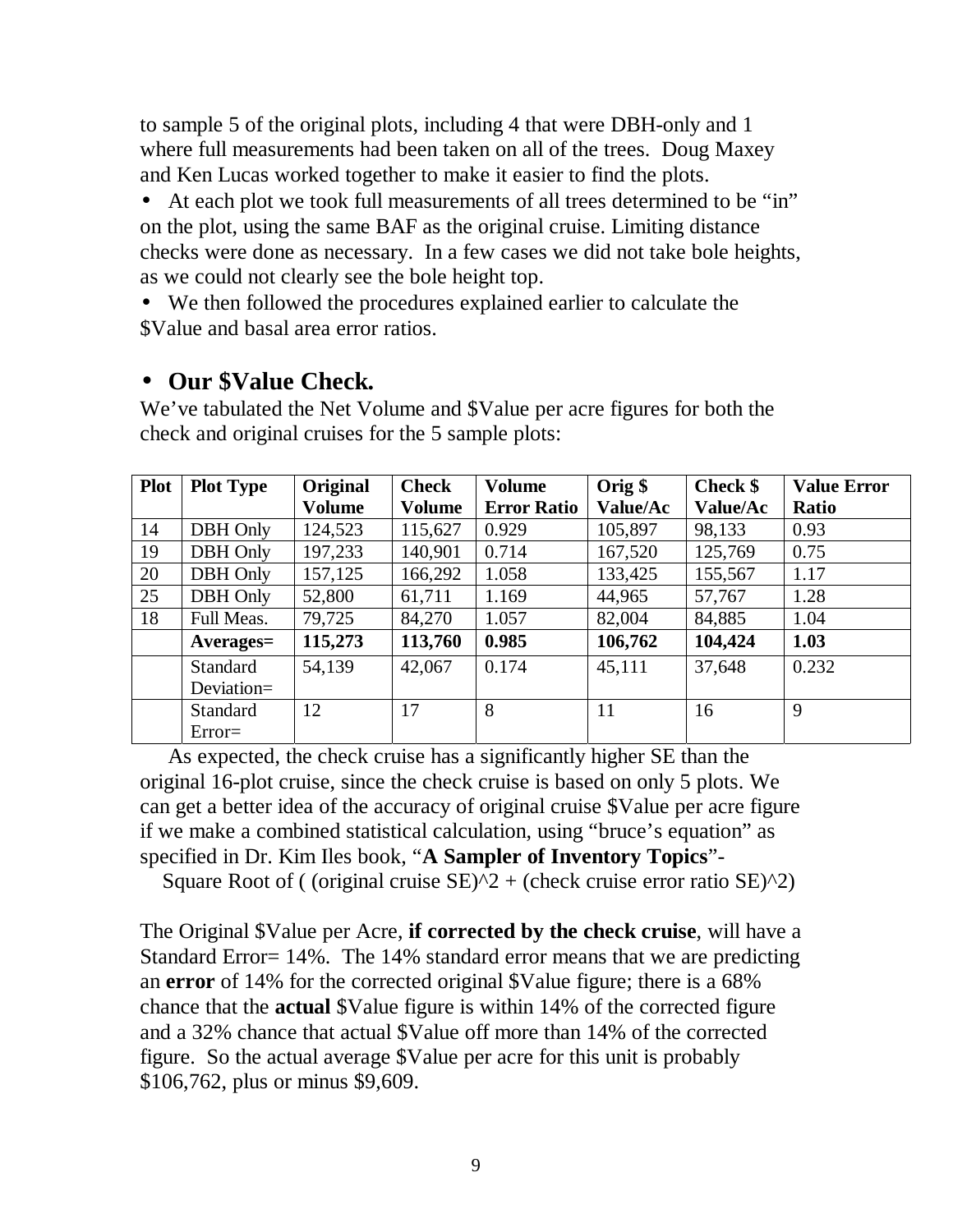## • **Our basal area check.**

We noted the following plot count discrepancies: On plot #19, the original cruiser had one less tree "in" on the plot than the check count and on plot # 14 the original cruiser had one extra tree "in" on the plot than the check count. Both of the plots where the tree counts were off had 8 or more "in" trees on them; this confirms the need for a 3-P selection that weights the higher count plots. Not surprisingly, for this small amount of sample plots, the tree counts balanced to 0.

# **Summary points.**

• The 3% difference in the \$value between the original and the check cruise error able does not tell us how much of the error is due to the original cruiser and how much is due to how the cruise compiler, SuperAce, calculates volumes per plot with a significant amount of DBH-only measurements in the cruise file. In order to complete our evaluation of the original cruise error, it would be helpful to know the accuracy of the compiler to calculate volumes, using a cruise data set file that includes a significant amount of "DBH-only" trees/plots. We could then isolate this cruise compiler error from our calculated check cruise error with the formula-

Cruise error – compiler error = actual cruise error.

 We did some research and made some calculations to compute a rough SuperAce "DBH-only compilation error of 4%. So, since the our check cruise showed only a 3% error and the cruise compiler could be responsible for up to 4%, we can conclude, with the data from sample plots we got, that-

1. That the original cruise is acceptably accurate.

2. There is no way to confirm that we would not be moving the original

\$Value further away from the actual figure by using a correction ratio. So, we can, with confidence, let the original cruiser "off the hook"; this time…

• If it would have been possible to have a check cruiser on-site to measure all of the felled and bucked trees on some of the sample plots for this unit, we could have calculated a much more accurate \$Value per acre with the formula-

original cruise \$Value per acre \* the check cruise error ratio \* the average F & B Ratio (check cruise \$Value per acre / F & B \$Value per acre)= **The more corrected \$Value per plot**